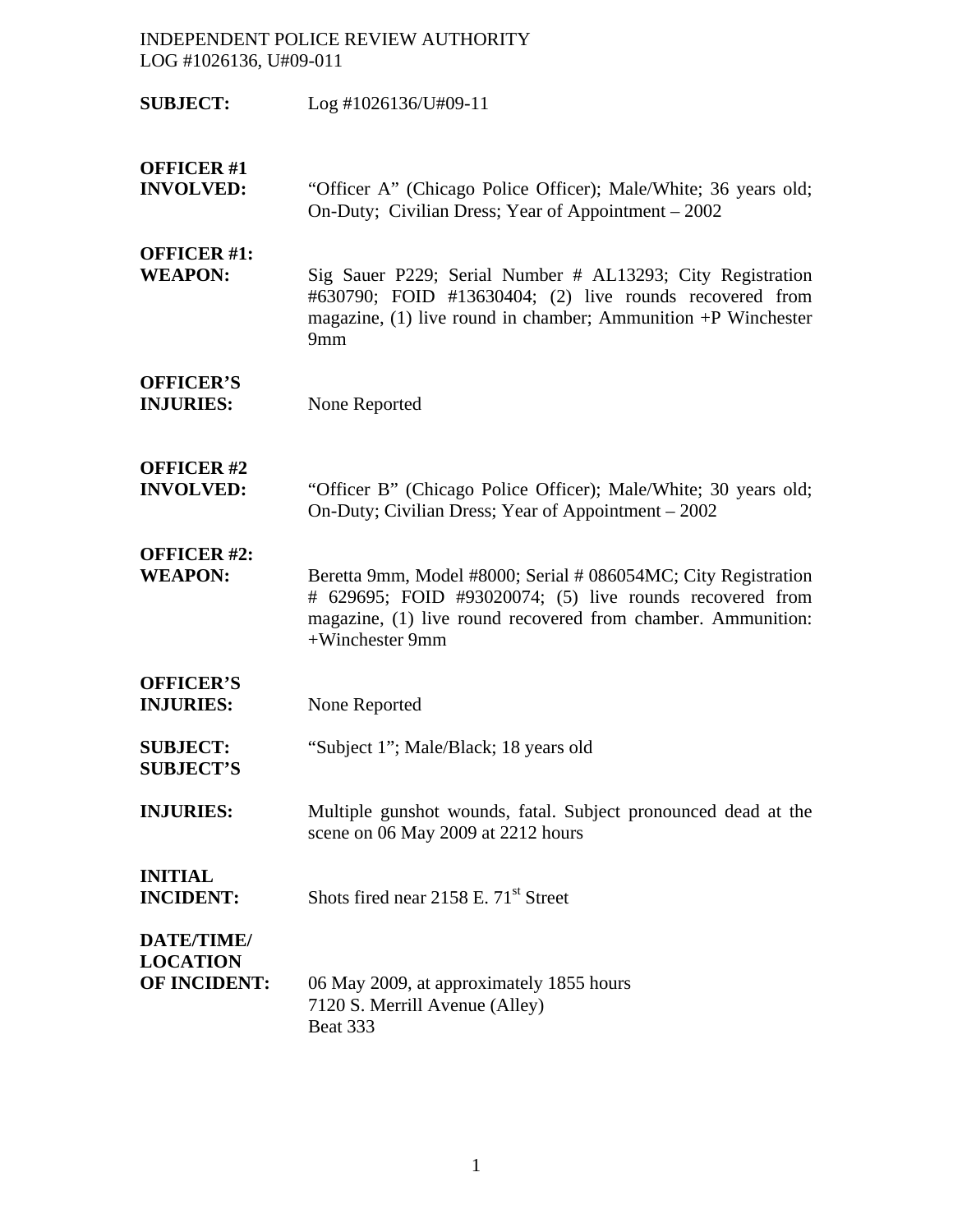#### **SUMMARY OF INCIDENT:**

On 06 May 2009, at approximately 1855 hours, Beat 306A **(Officer B and Officer A**) were driving westbound on 71<sup>st</sup> street just east of Paxton Avenue in a marked police car when they heard several gunshots in the immediate area. Officer B and Officer A observed three black male subjects running north on Paxton Avenue across  $71<sup>st</sup>$  Street. Officer B and Officer A began to chase the three subjects north on Paxton Avenue in their police car. The three subjects then turned around and ran south on Paxton Avenue, across  $71<sup>st</sup>$  Street. The officers observed that one of the three black males, now known as Subject [1](#page-1-0), was holding a large chrome handgun in his hand as he ran.<sup>1</sup> It should be noted that the Roundtable Report describes Officer B and Officer A initially traveling eastbound on  $71<sup>st</sup>$  Street just east of Paxton Avenue, when they noticed the three black male subjects running north on Paxton Avenue. However, both of the officers' statements as well as the Detective Supplemental Report indicate their initial direction as westbound on  $71<sup>st</sup>$  Street as noted here. It is unlikely that the officers were traveling eastbound on  $71<sup>st</sup>$  Street just past Paxton Avenue as the three subjects would have been passing behind the officers' vehicle, and none of the reports suggest that the officers had to turn the vehicle around at this point to pursue the subjects. Moreover, the path of travel that Subject 1 took, as well as the path reported to be taken by the officers, was in a southwesterly direction from the first point of contact. Finally, Subject 1's body was located in the alley directly behind the building located at 7120 S. Merrill Avenue, a direction southwest of the location where he was initially spotted by the officers. Therefore, it is reasonable to conclude that the direction of travel noted in the Roundtable Report was done so erroneously.

The officers continued to chase Subject 1 southbound on Paxton Avenue. Officer B was driving the police car. At approximately 7120 S. Paxton Avenue, Subject 1 ran west through a gangway. Officer A exited the police car and ran west through the same gangway in pursuit of Subject 1. Officer B performed a U-turn and drove north to  $71<sup>st</sup>$ Street and then went west in the eastbound lane on  $71<sup>st</sup>$  Street, maintaining radio contact with Officer A.

Subject 1 ran west across Merrill Avenue and continued running west through a second gangway with Officer A in pursuit on foot and Officer B following the foot chase in the police car from  $71<sup>st</sup>$  Street. Officer B saw Subject 1 run into the parking lot (alley) directly behind the building located at 7120 S. Merrill Ave. Officer B turned off 71<sup>st</sup> Street into the north entrance of the parking lot. Officer B drove south through the parking lot towards Subject 1, who was directly in front of the squad car, running south. Officer B pulled up parallel to Subject 1, within 5 to 10 feet, and shouted, "Police, drop your weapon!" Officer B began to get out of the squad car. At this point, Subject 1 pointed his gun at Officer B. Officer B and Officer A then discharged their weapons, striking Subject 1 multiple times. Subject 1 was pronounced dead at the scene.

#### **INVESTIGATION**

<span id="page-1-0"></span><sup>1&</sup>lt;br>
<sup>1</sup> See Roundtable Report Log # 1026136/U#09-11, compared to the Statements of Officer B and Officer A taken by Investigator A and the Detective Supplemental Report. (Att # 59, 61, 4 and 39).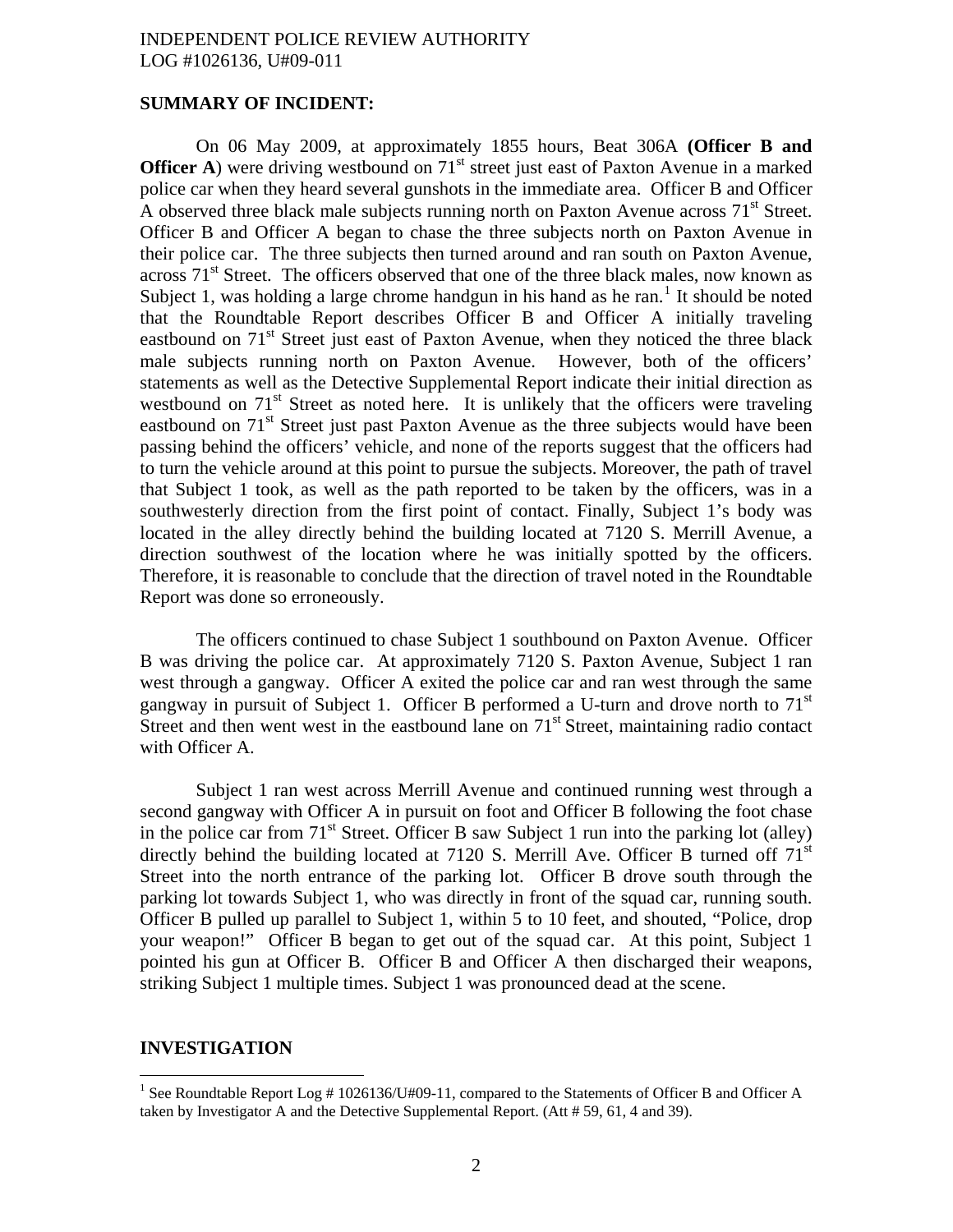During the course of the Area 2 Police-Involved Shooting Investigation, it was discovered that Subject 1 was one of three offenders involved in a separate shooting just prior to this incident at a store located at 2158 E. 71<sup>st</sup> Street. It was learned that four people had been shot at that time. Area 2 Detectives gave witness accounts on behalf of these victims during the roundtable.

Detective A related to the Roundtable panel that he interviewed three gunshot victims at Northwestern Hospital. The first victim, Witness 1, informed him that he was in the store when the three offenders ran in and began shooting. Witness 1 sustained two gunshot wounds. Detective A then spoke with victim, Witness 2. Witness 2 related that she went into the store and observed ten to fifteen black males in the store and left. Witness 2 heard gunshots and saw the subject holding a gun in his hand as he ran away. Witness 2 sustained a gunshot wound to her lower leg. Detective A then spoke with victim Witness 3. Witness 3 related that he was inside the store and heard three or four gunshots. Witness 3 looked outside the store and saw a black male subject holding a gun in his hand as he ran away. Witness 3 sustained a gunshot wound to his right buttock. Detective A then interviewed victim Witness 4 at John Stroger Cook County Hospital, who related that he was with his cousin, Witness 3, and observed two black male subjects holding guns. Witness 4 saw the offenders fire their guns west on  $71<sup>st</sup>$  Street and north on Paxton Avenue.

Detective B related to the Roundtable panel that he proceeded to the University of Chicago Hospital where he interviewed victim Witness 5 and Witness 6. Victim Witness 5 sustained a gunshot wound to his right thigh. Detective B stated that Witness 6 and Witness 5 were standing in front of the store when they saw three black males walking north across  $71<sup>st</sup>$  Street, approaching the store. The three black males discharged firearms several times in the direction of the store.

Detective C related to the Roundtable panel that he interviewed Witness 7. Witness 7 was walking eastbound on the south side of  $71<sup>st</sup>$  Street when he saw a marked Chicago Police car leave driving west in the eastbound lanes of  $71<sup>st</sup>$  Street. Witness 7 saw the police car lights and heard its siren as it approached. The police car turned into the alley, at which point Witness 7 saw a male subject standing near a fence in the alley. The police car stopped near the male subject and a few moments later Witness 7 heard gunshots and saw the police officers firing their weapons.

Detective D related to the Roundtable panel that he canvassed the area of the incident and spoke with Witness 8, who is a resident of 7120 S. Merrill Avenue #306. Witness 8 informed him that just before 1900 hours he heard voices outside of his apartment. Witness 8 was in his living room when he heard someone yelling, "Get down!" Witness 8 then heard numerous gunshots, at which point he laid on the floor. Witness 8 did not look out the windows until after the police arrived.

Detective E related to the Roundtable panel that he canvassed the area of the incident and spoke to Witness 9, who is a resident of 7120 S Merrill Ave, #210. Witness 9 informed him that she was in her apartment when she heard numerous gunshots.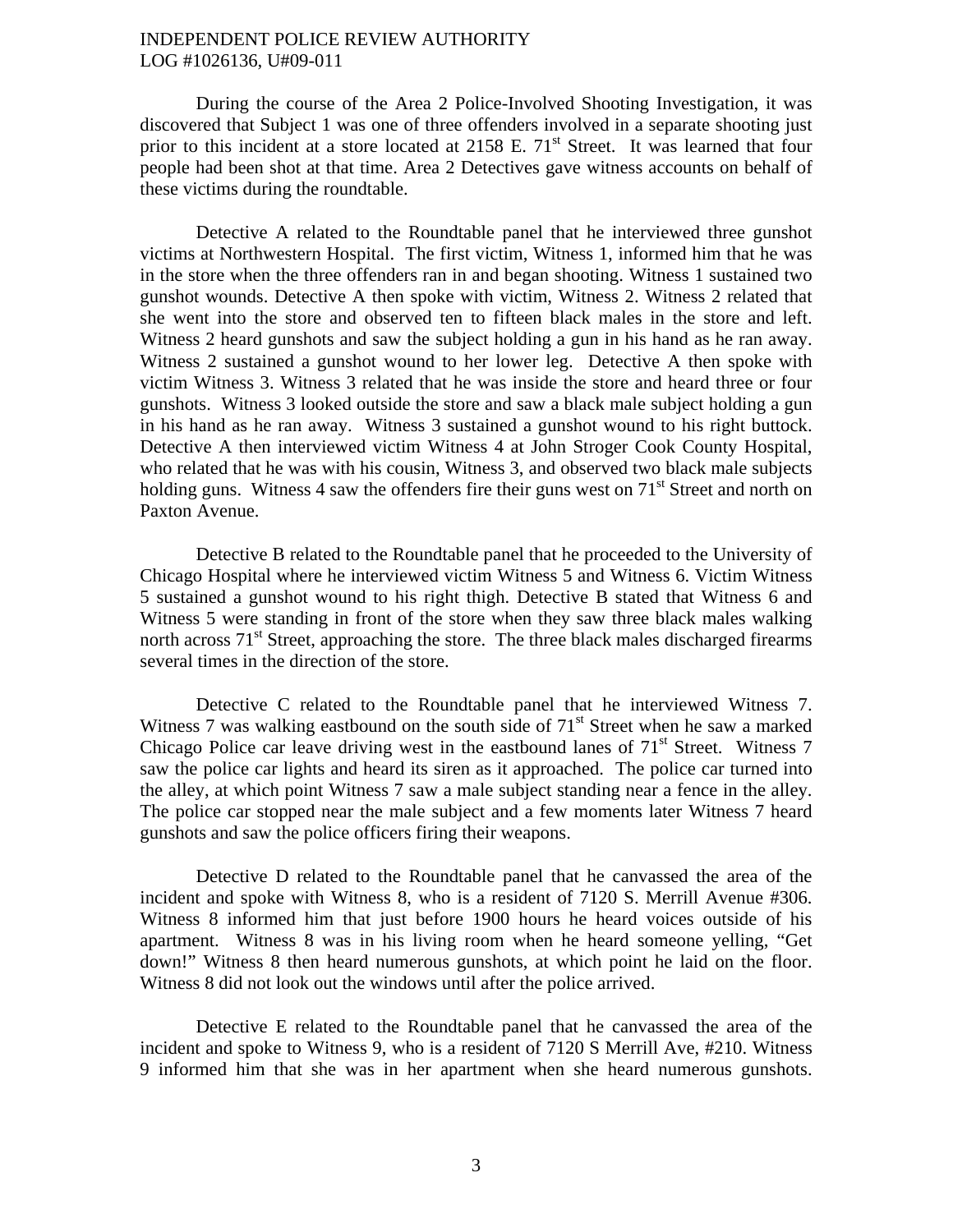Witness 9 then heard someone yell, "Move your hands!" Witness 9 never looked out her window.

Involved Officer B related to the Roundtable panel that he and his partner, Officer A, were driving east on  $71<sup>st</sup>$  Street, when they heard numerous gunshots in the immediate area. Officer B observed three black male subjects in black "hoodies" crossing the railroad tracks on  $71<sup>st</sup>$  Street. Officer B stated that the black male subjects were walking north across the tracks. Officer B saw one of the males, now known as Subject 1, holding a handgun. As the officers approached the black male subjects, they ran north on Paxton Avenue. The three black male subjects then turned around and ran south on Paxton Avenue with Officer B and Officer A following in their marked police car. At approximately 7120 S. Paxton Avenue, Subject 1 ran west through a gangway. Officer A exited the police car and pursued Subject 1 on foot. Officer B performed a U-turn and went north on Paxton Avenue turning west onto the eastbound lane on 71<sup>st</sup> Street. Officer B related that he and Officer A were in contact with each other over the radio throughout the pursuit. Officer B drove south through the parking lot behind the building located at 7120 S. Merrill Ave and pulled up parallel to Subject 1 as he ran south alongside a fence. Officer B ordered Subject 1 to stop and drop his gun. Officer B stopped his vehicle and, as he was opening the driver's side door, he saw Subject 1 turn and point his gun at him from a distance of five to ten feet. Officer B fired his gun several times at Subject 1. Subject 1 fell to the ground and dropped his gun. Officer B secured Subject 1 and assistance was requested. Officer B stated that neither he nor Officer A touched or handled Subject 1's gun in any way.

Involved Officer A related to the Roundtable panel many of the same facts as Officer B. Officer A added that when he first observed Subject 1 walking north across 71<sup>st</sup> Street, Subject 1 was holding a handgun. Officer A stated that as he chased Subject 1 west from 7120 S. Paxton Avenue, he radioed Officer B to warn him that Subject 1 was still holding the gun as he ran. Officer A related that he saw Subject 1 run south through the parking lot behind the building at 7120 S. Merrill Avenue. He saw Officer B pull alongside Subject 1 as Subject 1 ran south. Officer A stated that he was fifteen to twenty feet behind Officer B and Subject 1 when Subject 1 turned and pointed a gun at Officer B. Officer A explained that he discharged his firearm several times at Subject 1 because he saw Subject 1 pointing a gun at Officer B. Subject 1 dropped the gun and fell to the ground. Officer A stated that neither he nor Officer B touched or handled Subject 1's gun in any way.  $(Att # 4)$ 

A **Canvass** was conducted and the following witnesses were interviewed: Witness 10, resident of the 7100 block of South Merrill Avenue, related that she saw an individual running in the alley. Witness 10 stated that she was unable to see the shooting because of the high hedges. Witness 10 stated that she heard the police yelling, "Get your hands up!" and then she heard three to five gunshots. Witness 11, resident of 7100 block of South Merrill Avenue, related that he heard yelling between the police and another subject but was unable to decipher what was being said. Witness 11 then heard gunshots. (Att. #12)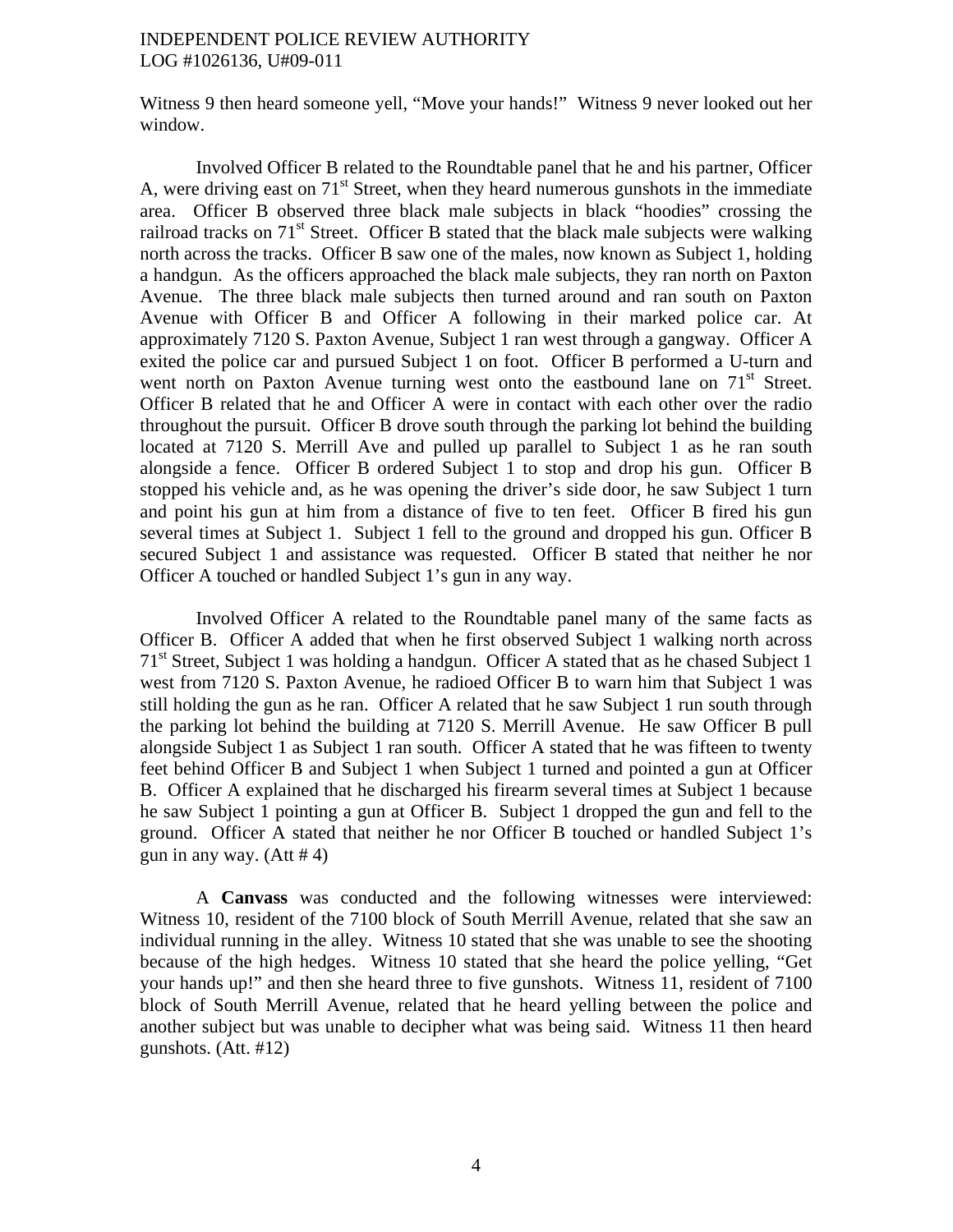A review of the video footage from **POD 306** located at 7100 S. Paxton Avenue, at approximately 1855 hours reveals a male running north on Paxton from 71<sup>st</sup> Street. He comes to a stop as he observes a body on the ground. The man's back is to the camera. The man then turns south and runs back on Paxton Avenue towards  $71<sup>st</sup>$  Street and then out of the sight of the camera. (Att. #46)

**Witness 7** was interviewed and related essentially the same information as he provided in his Roundtable account. Witness 7 added that as he was leaving the Dominick's Food Store at 71<sup>st</sup> Street and Clyde Avenue, he observed a Chicago Police car driving eastbound on  $71<sup>st</sup>$  Street. The police car had one officer in it, and it turned into the Merrill Avenue alley. Witness 7 observed a black male in front of the car. The officer stopped the police car approximately 10 to 20 feet from the subject. The officer opened his door and Witness 7 heard approximately 10 to 15 gunshots. Witness 7 was unable to see the black male's hands because his view was obstructed by the police car. (Att. #44)

The related **Department Reports,** including the On-Call Incident Commander Report, Original Case Incident Reports HR-307312 and HR-306773, the Tactical Response Reports are all essentially consistent in their account of events. (Atts. #6-10, 39-43).

The **Area Two Detective Division Original Case Incident Report** of Detective F and Detective G, indicates the following information: Subject 1 was part of a group that initially shot four people in the vicinity of  $71<sup>st</sup>$  and Paxton which was "on-viewed" by Officer B and Officer A (Beat  $306A$ )<sup>[2](#page-4-0)</sup>. The officers had been on preventative patrol in the area. Officer B was the driver of the marked squad car and Officer A was the passenger. They heard numerous gunshots and observed Subject 1, armed with a large chrome revolver, standing on the side of the store front at  $2158/2160$  E.  $71<sup>st</sup>$  Street. When Subject 1 saw the officers, he turned and fled southbound on Paxton Avenue. The officers pursued him in their squad car until he reached 7120 S. Paxton Avenue, where he then fled westbound through a yard. Officer A got out of the squad car at this point and chased after Subject 1, running westbound through the backyards and alley. Officer B stayed in the squad car and drove parallel to Subject 1's path of flight by traveling westbound in the eastbound lanes of  $71<sup>st</sup>$  street. Subject 1 eventually fled southbound into the west alley of  $71<sup>st</sup>$  and Merrill. Officer B pulled up even with Subject 1, announced his office and ordered him to drop his weapon. Subject 1 raised his weapon and pointed it at Officer B. Officer B then discharged his weapon at Subject 1. Officer A, who had been pursuing Subject 1 on foot, was just north of Subject 1 when Subject 1 raised and pointed his weapon at Officer B. Both officers discharged their weapons at him simultaneously.

Shortly thereafter, the Chicago Fire Department arrived at the scene and determined that Subject 1 had no vital signs and was deceased. Area Two reporting

<span id="page-4-0"></span><sup>&</sup>lt;sup>2</sup> According to OEMC, the Chicago Police Department Event Query # 0912615412 relates to the on-view shooting report called into OEMC. The Event Query shows a Priority 4, (FP) which indicates an on-view foot pursuit. Unit 306 notes shots fired and a black male being pursued beginning northbound on the 7100 block of Paxton.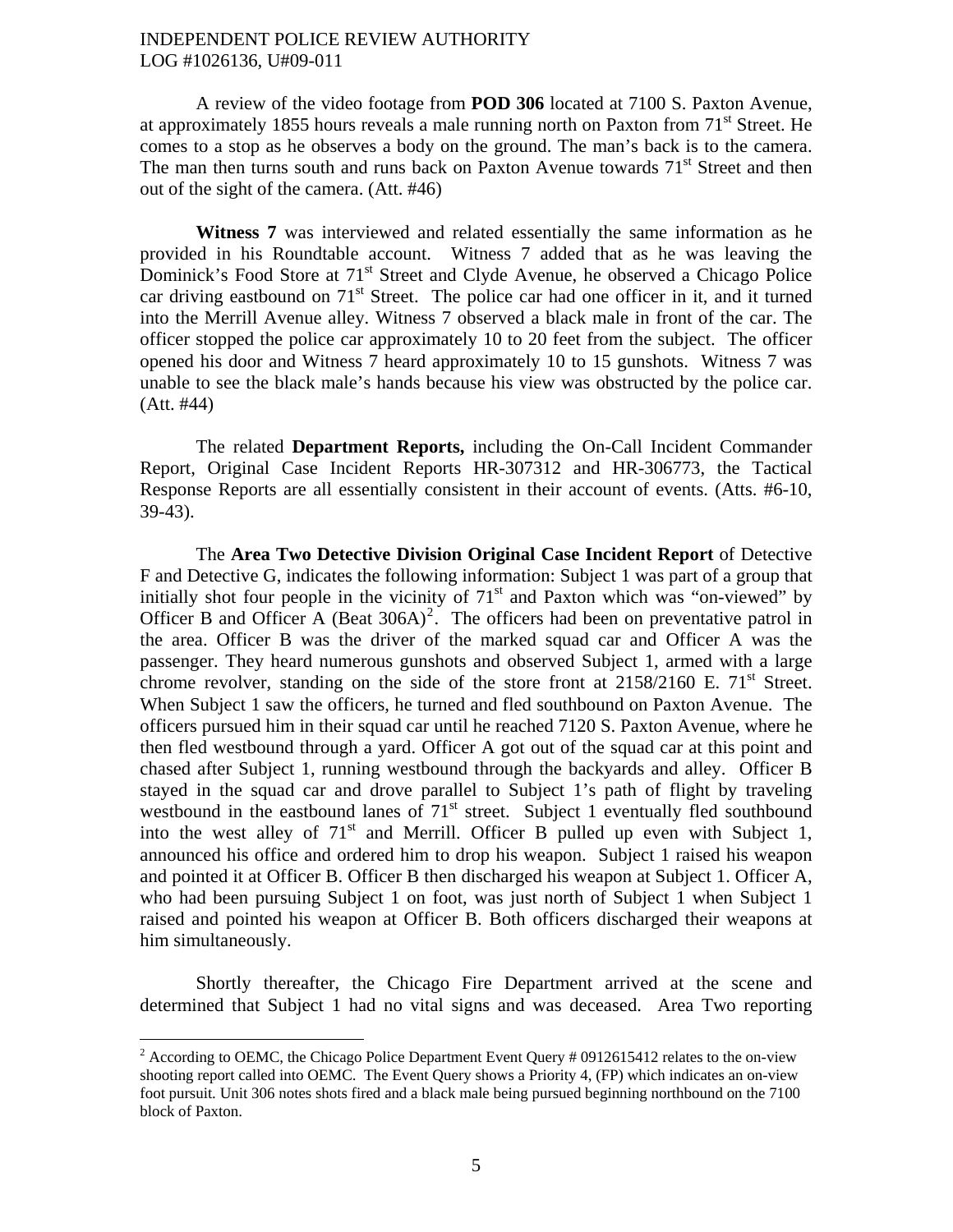detectives observed numerous fired cartridge cases lying in the alley of 7120 S. Merrill Avenue. Subject 1 was observed lying on his back with his head pointed northeast. His clothing showed that he had sustained multiple gunshot wounds to his torso and legs. Directly adjacent to Subject 1's body was a large shiny chrome revolver.

Several area witnesses were interviewed as well, including: Witness 7 and Witness 4. Witness 7 related that he had been visiting his girlfriend at her place of business on  $71<sup>st</sup>$  Street. He then left to walk to a restaurant at  $71<sup>st</sup>$  Street and Paxton. As he walked eastbound on 71<sup>st</sup> Street he observed a squad car traveling westbound on 71<sup>st</sup> Street in the eastbound lanes. The squad car had its lights and sirens and turned southbound in the west alley of  $71<sup>st</sup>$  and Merrill. The squad car cut off the offender and he then heard numerous gunshots fired. The offender then dropped to the ground. Witness 4 related that he and his cousin, Witness 3 had gone to the South Shore Pantry Convenience Store at  $71<sup>st</sup>$  and Paxton. Witness 4 waited outside in his vehicle while his cousin went inside. He stated that there was a large group of people milling around outside the store. He then heard several gunshots fired and observed people running in all directions. He described one of the offenders as a black male around 17 to 18 years old wearing a black hoodie and carrying a silver/chrome handgun. Witness 4 saw this young man fire one gunshot northbound on Paxton Avenue and then fire several gunshots westbound on  $71<sup>st</sup>$ street. (Att. #39)

**Crime Scene Processing Reports** indicate that a Taurus .357 Magnum Revolver 4" Barrel, Chrome, Serial #JJ366585 was found in the alley/pavement and listed as "clear but not registered per Montgomery #5856 at 0[3](#page-5-0)56hrs."<sup>3</sup> The cylinder contained: (2) Federal .38 Special cartridge cases, (1) S&W .38 Special cartridge, (1) R-P .38 Special cartridge case, (1) Speer .38 Special cartridge case and (1) Winchester .38 Special Plus P cartridge case. All cartridges were spent. The gun was inventoried under #11662270. A Sig Sauer P229 9MM Semi Automatic 3 ½" Barrel, Stainless Steel, Serial #AL13293, was recovered from Officer A and inventoried under #11662314. It was listed as clear and registered to Officer A. A Beretta Cougar 9MM Semi Automatic 3 ½" Barrel, Blue Steel Finish, Serial #086054MC, was recovered from Officer B, and inventoried under #1162326. It was listed as clear and registered to Officer B. (Att #13)

**A subsequent Crime Scene Processing Report** that Evidence Technicians determined was allegedly related to RD #HR-306775, indicates that on 07 May 2009, at approximately 1445 hours (20 hours after the shooting incident), Evidence Technicians located and recovered a Colt Police Positive .38 Special Revolver with Serial #446137, from the north side of the building at 7119 S. Merrill Avenue. It was determined that the gun was not that of an officer and found to be cleared but not registered. The reporting technician also recovered six .38 Special fired cartridge cases from the cylinder of the weapon. "Metal fragments (suspected bullets) were recovered by Witness 12 at 7120 S. Merrill."<sup>[4](#page-5-1)</sup> Forensic testing was not ordered by CPD nor is there any credible nexus that exists between this gun and Subject 1 himself. (Att. 66)

<span id="page-5-0"></span> $\frac{3}{4}$ Chicago Police Department Crime Scene Report #84202, RD #HR-306775

<span id="page-5-1"></span><sup>&</sup>lt;sup>4</sup> Crime Scene Processing Report #84260, page 3.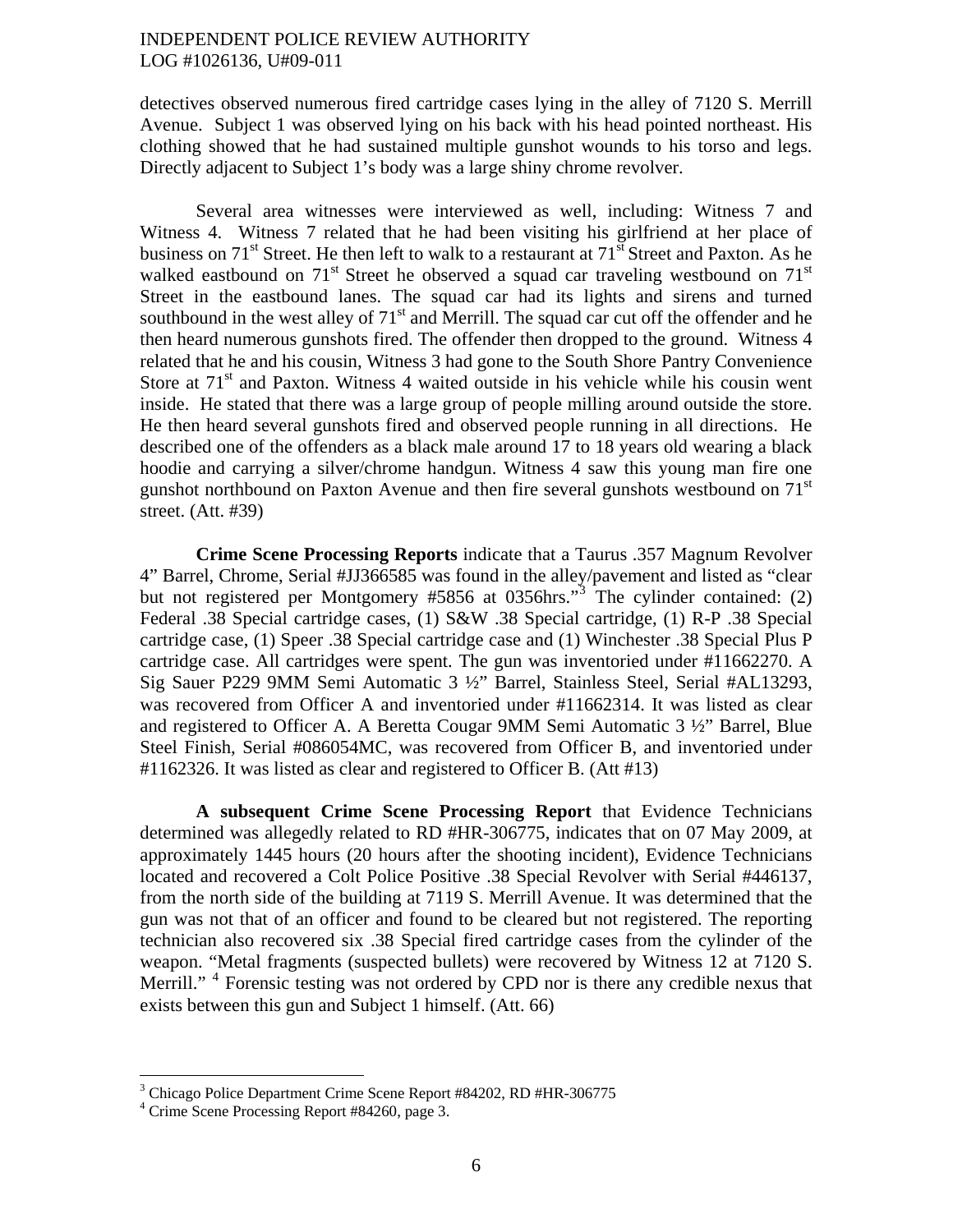**Evidence Technician Photographs and the Crime Scene Videotape** depict the locations of the incidents, the recovered evidence and photos of the deceased, Subject 1 and his clothes. The photos show the scene of the initial shooting including fired evidence and what appears to be blood on the floor. The photos further show the area of the police-involved shooting, including the police car, fired evidence and a weapon. (Atts. # 13, 14, 19-23, 27).

The **Chicago Fire Department (CFD) Ambulance Records** reflect that Witness 1 was sitting in the doorway of the store and had been shot in the stomach and foot. Witness 2 was found lying on the pavement with a gunshot wound to her left leg. Witness 1 and Witness 2 were taken to Northwestern Memorial Hospital. Witness 3 was taken by CFD Ambulance to the John H. Stroger Jr., Hospital. Witness 3 suffered a gunshot would to the back of his right leg, under the buttocks. Mr. Witness 5 went to the University of Chicago Hospital on his own. Chambers sustained a gunshot wound to his right thigh.  $(Att. # 34-36)$ 

The **Autopsy Report of Dr. A of the Cook County Medical Examiner's Office**  dated 07 May 2009, indicates that Subject 1 died of multiple gunshot wounds. Subject 1's clothing was initially examined and showed gunshot wound defects in the sweatshirt, Tshirt, sleeveless T-shirt, blue jeans and black pants. Doctor A diagnosed 12 separate gunshot wounds, bilateral hemothoraces (blood accumulating in the pleural cavity or space between the lungs and the walls of the chest) on both lungs, and a hemoabdomen (accumulation of blood in the abdominal cavity). Notably, gunshot wounds were located in the following areas: two entrance wounds on the anterior left chest—one that passed through the right ventricle of the heart, the right lung and then exited the right upper back and the second that passed through the right  $5<sup>th</sup>$  rib. The second bullet in this location was recovered from the muscles of the right chest wall. One entrance wound on the left lower back that passed through the small intestine, the pancreas, liver, diaphragm,  $4<sup>th</sup>$  rib and muscles of the right chest wall. This bullet was also recovered from the muscles of the right chest wall. Doctor A notes that this wound caused massive bleeding in the right chest cavity. There was one wound in the left chest that passed through the left  $8<sup>th</sup>$  rib, the lower lobe of the left lung, the left ventricle of the heart, the right atrium of the heart and the right lung. This wound also caused massive bleeding in the left and right chest cavities. Subject 1 had one entry wound on the lateral left arm, one on the right wrist (this bullet was also recovered from Subject 1's right wrist), one on the anterior right thigh, two on the posterior left thigh, two on the anterior left leg (one of which passed through the tibia and left fibula and left bullet fragments) and finally, one on the posterior left leg. According to Doctor A, the cause of death was multiple gunshot wounds, and the manner of death a homicide. (Atts. #37, 56)

The report from the **Illinois State Police, Division of Forensic Services ("ISP")**  dated 10 Aug 2009, recorded under Laboratory Case #C09-18008 states that ISP received the subject's gun and 6 varying cartridge cases under Inventory #11662270 (see report dated 17 August 2009 below for identification of individual exhibits noted in this report). Examination revealed no latent impressions suitable for comparison. (Att. #55)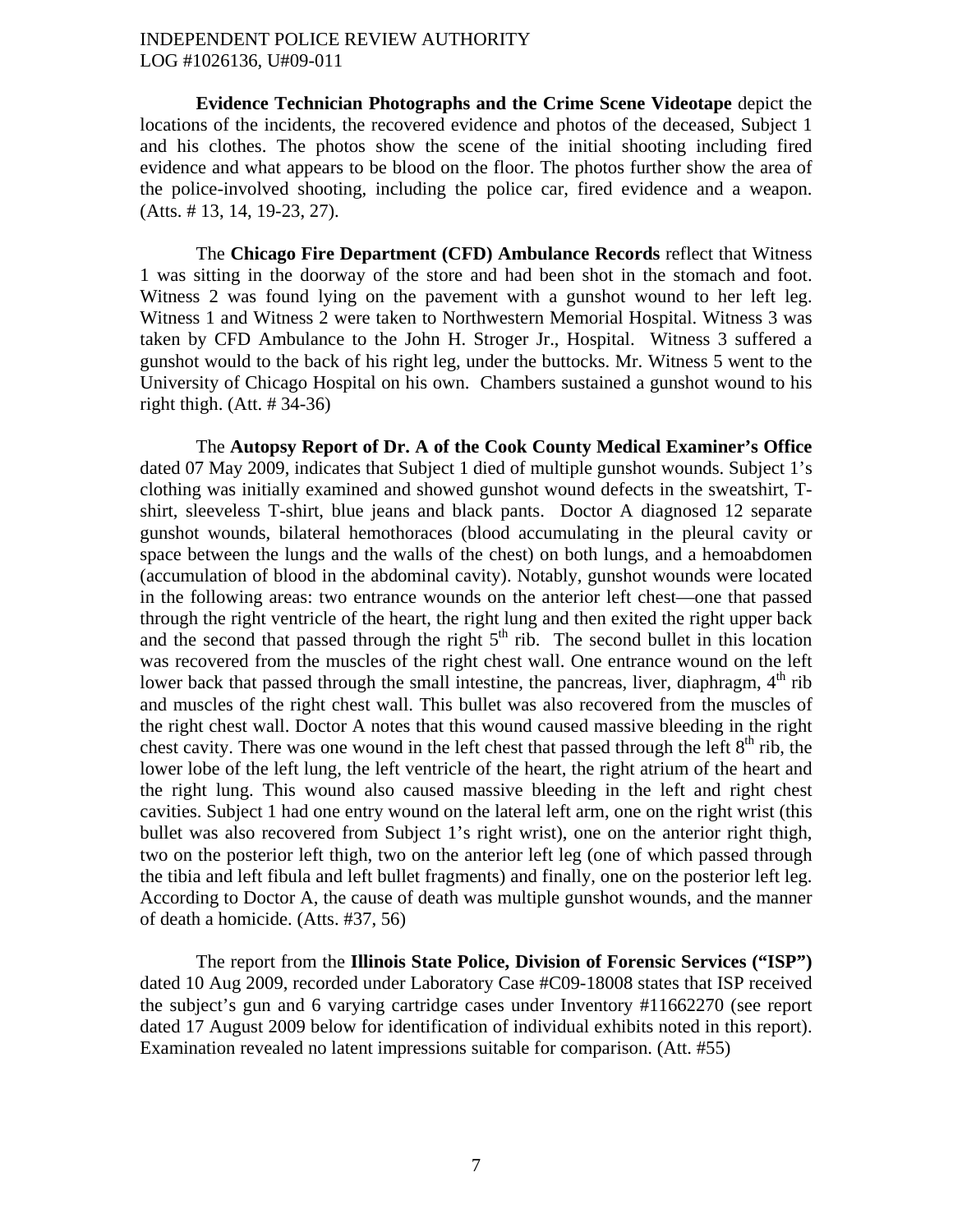The report from the **Illinois State Police, Division of Forensic Services ("ISP")**  dated 17 August 2009, indicated the following: Exhibit #1, the firearm recovered near the body of Subject 1, a Taurus model #689, 357 Magnum caliber revolver, Serial #JJ366585 was examined and found to be inoperable as received due to a loose fitting cylinder rod. The weapon was rendered operable and test fired. The six discharged cartridge cases were recovered from the cylinder of the Taurus model #689 revolver which was found lying on the cement parking pad off the alley at 7131 S. Jeffrey. The cartridge cases were submitted with the Taurus model 689 (Exhibits #2-6). After examination it was determined that all of them were fired from the Taurus revolver.

Officer A's Sig Sauer (Exhibit #7), model P229, 9 mm Parabellum caliber semiautomatic pistol, serial #AL13293 was examined and found to be in firing condition and test fired. The magazine capacity of Officer A's Sig Sauer was  $13 + 1$ . Exhibit #9, which contained two Winchester 9mm Luger  $+$  P caliber unfired cartridges were used to test fire the Sig Sauer. Exhibit #10, which is one magazine, was found to fit and function in the Sig Sauer. Exhibit #15, one fired bullet, Exhibit #18, ten Winchester 9mm Luger  $+ P$ caliber fired cartridge cases, and Exhibit #19, one Speer 9mm Luger caliber fired cartridge case, were found to have been fired from Officer A's Sig Sauer.

Officer B's Beretta, Model 8000D Cougar (Exhibit #11), a 9mm Parabellum caliber semiautomatic pistol, serial #086054MC was examined and found to be in firing condition and test fired. The magazine capacity of Officer B's Beretta was  $15 + 1$ . Also submitted with Officer B's Beretta were exhibits #13-14. Exhibit #13 consists of five Winchester 9mm Luger +P unfired cartridges that were used to test fire Officer B's weapon and Exhibit #14 is one magazine that was found to fit and function in Officer B's weapon. Exhibits #20 and #21, which consisted of two fired bullets, were fired from Officer B's weapon. Finally, Exhibits  $#23$  and  $#24$ , a Winchester 9mm Luger + P fired cartridge case and eight Winchester 9mm Luger + P caliber fired cartridge cases, were all fired from Officer B's weapon.

Of additional note, Exhibit 17 contained five fired bullets which were found to have been fired from Officer B's Beretta. The bullets were recovered from the body and clothing of Subject 1 while at the Office of the Cook County Medical Examiner.<sup>[5](#page-7-0)</sup> However, two fired jacketed bullet fragments (17B1A and 17B1B) met with inconclusive results. 17B1A could not been identified or eliminated as having been fired from Officer A's gun but was not fired from Subject 1 or Officer B's gun. 17B1B could not be identified or eliminated as having been fired from Subject 1's, Officer B'S or Officer A's gun or from the gun that the .38 caliber bullet in Exhibit 22 was fired from. (Att.# 13, 15, 39, 54)

The **Office of Emergency Management and Communications (OEMC)**  recordings and related Event Query provided information consistent with the Summary Incident. (Atts. #18, 47, 68-84)

In a statement with IPRA on 8 July 2010, **Involved Officer A,** related that on 6 May 2009, he was working with his partner, Officer B. Officer A stated that he and his

<span id="page-7-0"></span><sup>5</sup> *See* Report of Postmortem Examination, Attachment 56.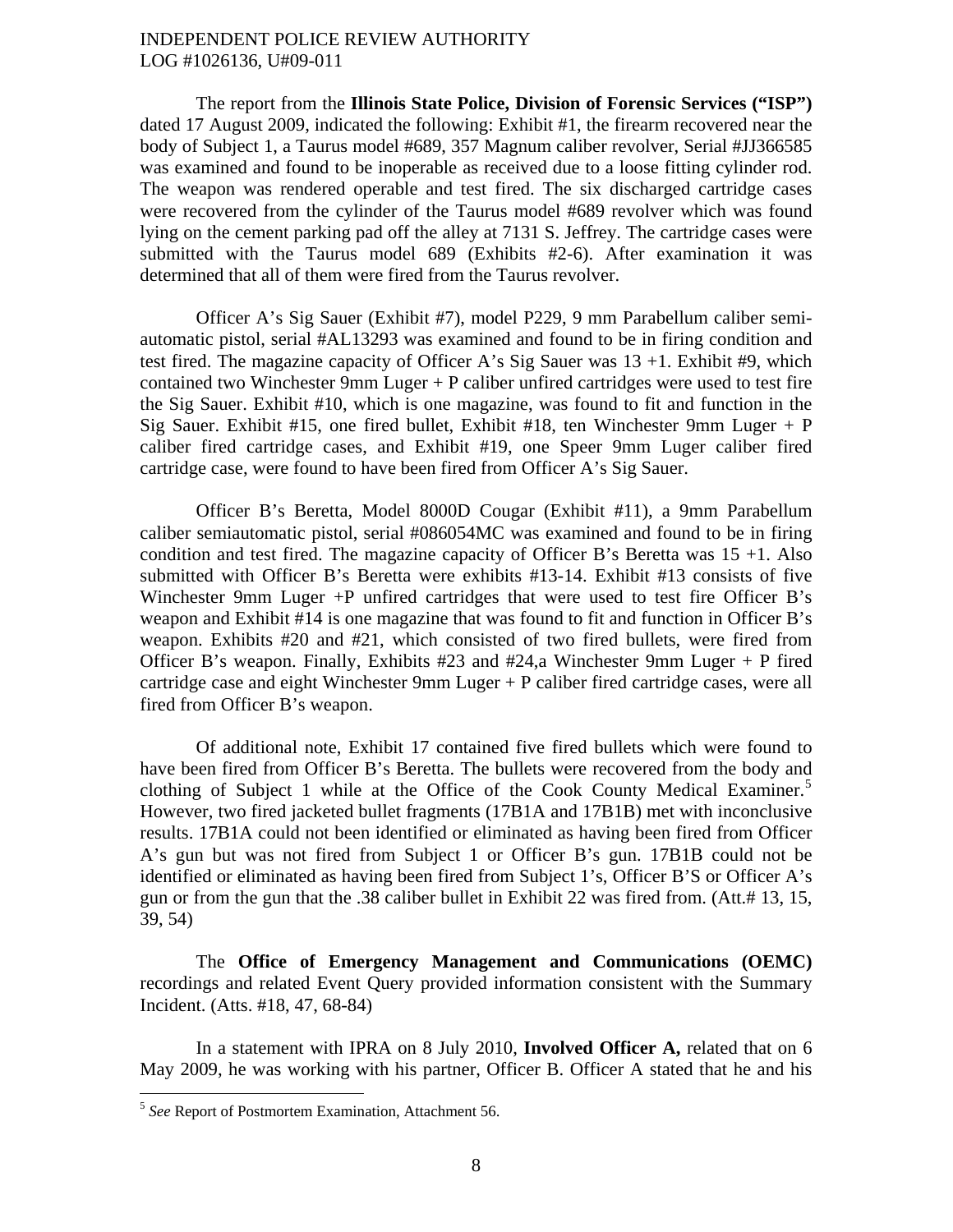partner were dressed in plain clothes and were in a marked police car. Officer A related that they were on patrol, traveling westbound on  $71<sup>st</sup>$  Street. Officer B was driving. Officer A related that he observed three subjects wearing black hoodies going northbound on Paxton Avenue. Officer A related that they almost ran into the subjects because the subjects had changed directions, turning south on Paxton. It was at this point he saw a male, later identified as Subject 1, with a large chrome handgun, running south down Paxton Avenue.

Officer A thought at this point he had already notified OEMC regarding the shots fired and foot pursuit of Subject 1 and the two other unidentified males. <sup>[6](#page-8-0)</sup> Officer A related that they were chasing the subjects and he provided OEMC the location where he was exiting the car. Subject 1 ran west through a driveway and Officer A pursued Subject 1 on foot. Officer A saw Officer B paralleling them in their vehicle. Officer B was driving west on 71<sup>st</sup> Street, in the eastbound lane. Officer A radioed Officer B to make the first left which is the west alley of Merrill Avenue behind the Dominick's Food Store. Subject 1 ran southbound and Officer A saw him through the fence. At that time, Officer A related that Officer B went southbound, through the alley, placing Officer B in front of Officer A. Officer A stated that he came around the corner and he was approximately fifteen to twenty feet away and he observed that Officer B was approximately five to ten feet from Subject 1. Officer A related that as Officer B opened the car door and Subject 1 turned around and pointed a gun at Officer B. Officer A related that he remembered that Officer B yelled "Drop the gun!" or something to that effect.

Officer A stated that he and Officer B fired their weapons simultaneously. Officer A stated that Subject 1 did not initially drop his weapon and they continued firing to eliminate the threat. Subject 1 finally fell and they handcuffed him. Officer A called over the radio for an ambulance and informed OEMC that shots had been fired by the police. Officer A stated that they established a crime scene and secured Subject 1's  $\text{gun}^7$  $\text{gun}^7$ . Other uniformed officers arrived and taped off the scene. Officer A and Officer B remained on the scene until an ambulance and Captain Johnson arrived.

Officer A stated that Subject 1 was approximately fifteen to twenty feet in front of him with the police car to his right. Officer A stated that he had an unobstructed view of Subject 1. Officer A related that Officer B was shooting from inside the police car. At the time of the incident, it was still light out. (Att. #59)

In a statement with IPRA on 13 July 2010, **Involved Officer B,** related that he was working on 6 May 2009, with his partner, Officer A and they were assigned to beat 306A. Officer B stated that they were in plainclothes and they were in a marked police car. Officer B was driving. Officer B stated that while driving on 71<sup>st</sup> Street and

<span id="page-8-0"></span> $6$  According to OEMC, the Chicago Police Department Event Query # 0912615412 relates to the on-view shooting report called into OEMC. The Event Query shows a Priority 4, (FP) which indicates an on-view foot pursuit. Unit 306 notes shots fired and a black male being pursued beginning northbound on the 7100 block of Paxton.

<span id="page-8-1"></span><sup>&</sup>lt;sup>7</sup> In the Statement of Witness Police Officer B  $# 10791$  dated 13 July 2010, Officer B notes "We did protect the crime scene. We pushed the gun several feet from him."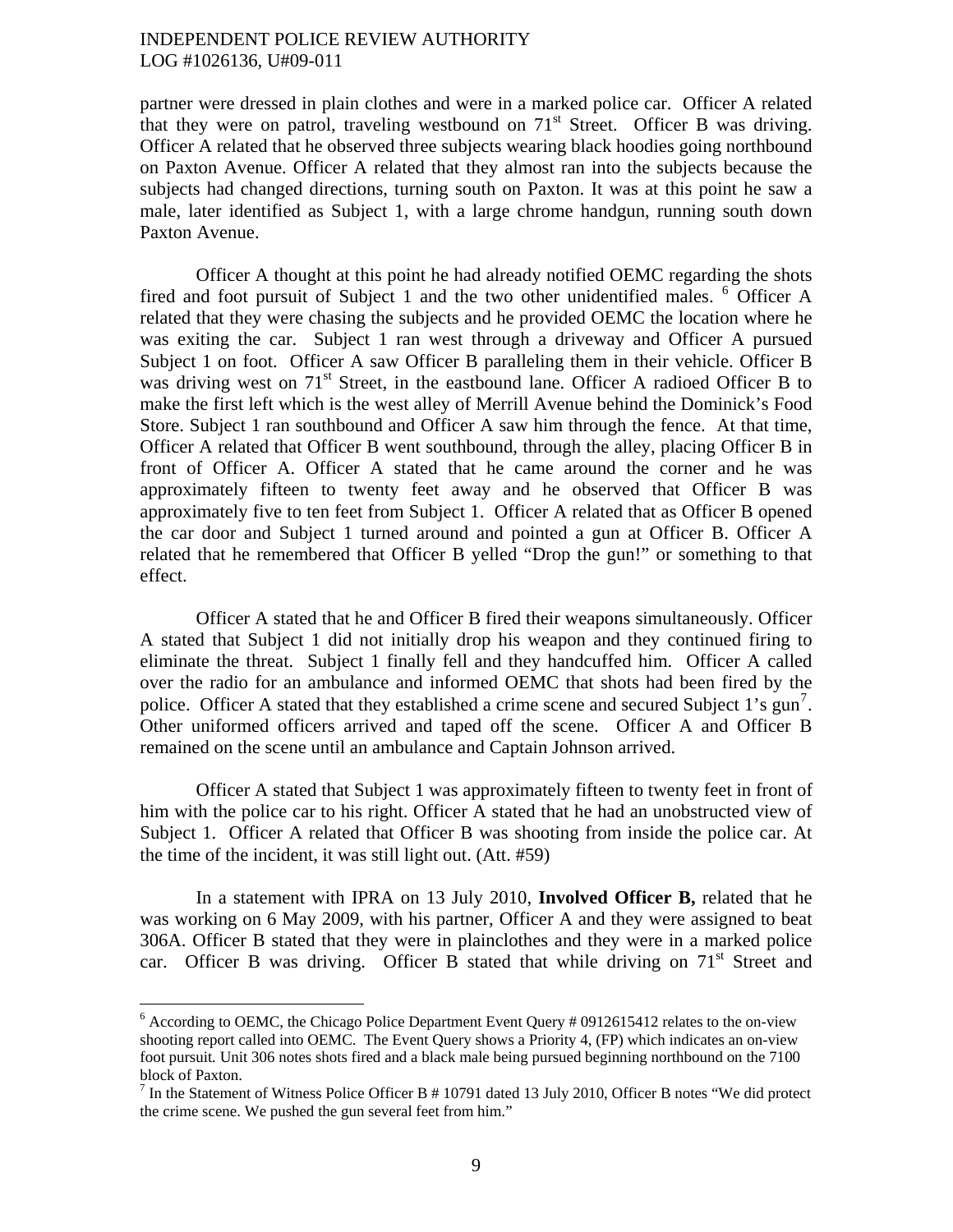approaching Paxton Avenue, he heard numerous gun shots. Officer B observed a black male (now identified as Subject 1) with a hoodie, who was holding a large silver handgun. Subject 1 ran south on Paxton Avenue from the corner and Officer B made a left turn (southbound) onto Paxton Avenue to follow him. Officer B stated that he could still see the gun in Subject 1's hand as he ran west through a driveway. Officer B related that at this point, Officer A exited the car and pursued Subject 1 on foot. Officer B placed the police car in reverse and backed up to  $71<sup>st</sup>$  Street.

Officer B stated that he drove west on  $71<sup>st</sup>$  Street in the eastbound lane. Officer B stated that while driving, he heard Officer A instruct him to make a left into the first alley. Officer B turned left into the alley and he saw Subject 1 with a gun in his right hand. Subject 1 emerged from the gangway and was now in front of Officer B. Subject 1, with his back to Officer B, continued running south. Officer B stated that it appeared that Subject 1 was getting tired so he drove the police car parallel to Subject 1. Officer B stated that he yelled something to the effect of "Police, drop the gun." As he was saying that, Subject 1 turned to his own left, nearly 360 degrees and was facing Officer B. Officer B was still sitting in the police car, driver's side. Subject 1 was approximately 10 to 15 feet away. As Subject 1 was turning, the gun was at his side and he was raising it and Subject 1 then pointed his gun at Officer B. Officer B stated that he had removed his weapon from his holster while driving. Officer B had his gun in his right hand. The driver's side door was open and Subject 1 did not drop his gun as instructed. Subject 1 pointed his gun in the direction of Officer B who began to fire. Officer B remembered hearing Officer A shooting and Subject 1 fell to the ground.

Officer B stated that they handcuffed Subject 1 immediately and notified dispatch of shots fired by the police. Officer B stated that they requested emergency medical service and a supervisor. Officer B stated that they pushed Subject 1's gun several feet from him. Officer B stated that Subject 1 never responded verbally to them prior to being shot. Officer B stated that he held the car door open with his left foot as he aimed over his chest with both hands on his gun when he fired his weapon. The door was open and there was nothing blocking Officer B'S view. Officer B stated that it was daylight when the shooting occurred. (Att. #61)

#### **CONCLUSION AND FINDING:**

This investigation found that the use of deadly force by Officer B and Officer A was in compliance with the Chicago Police Department policy. According to the Chicago Police Department's General Order 02-08-03.III:

- A. "A sworn member is justified in using force likely to cause death or great bodily harm only when he or she reasonably believes that such force is necessary:
	- 1. to prevent death or great bodily harm to the sworn member or to another person, or: